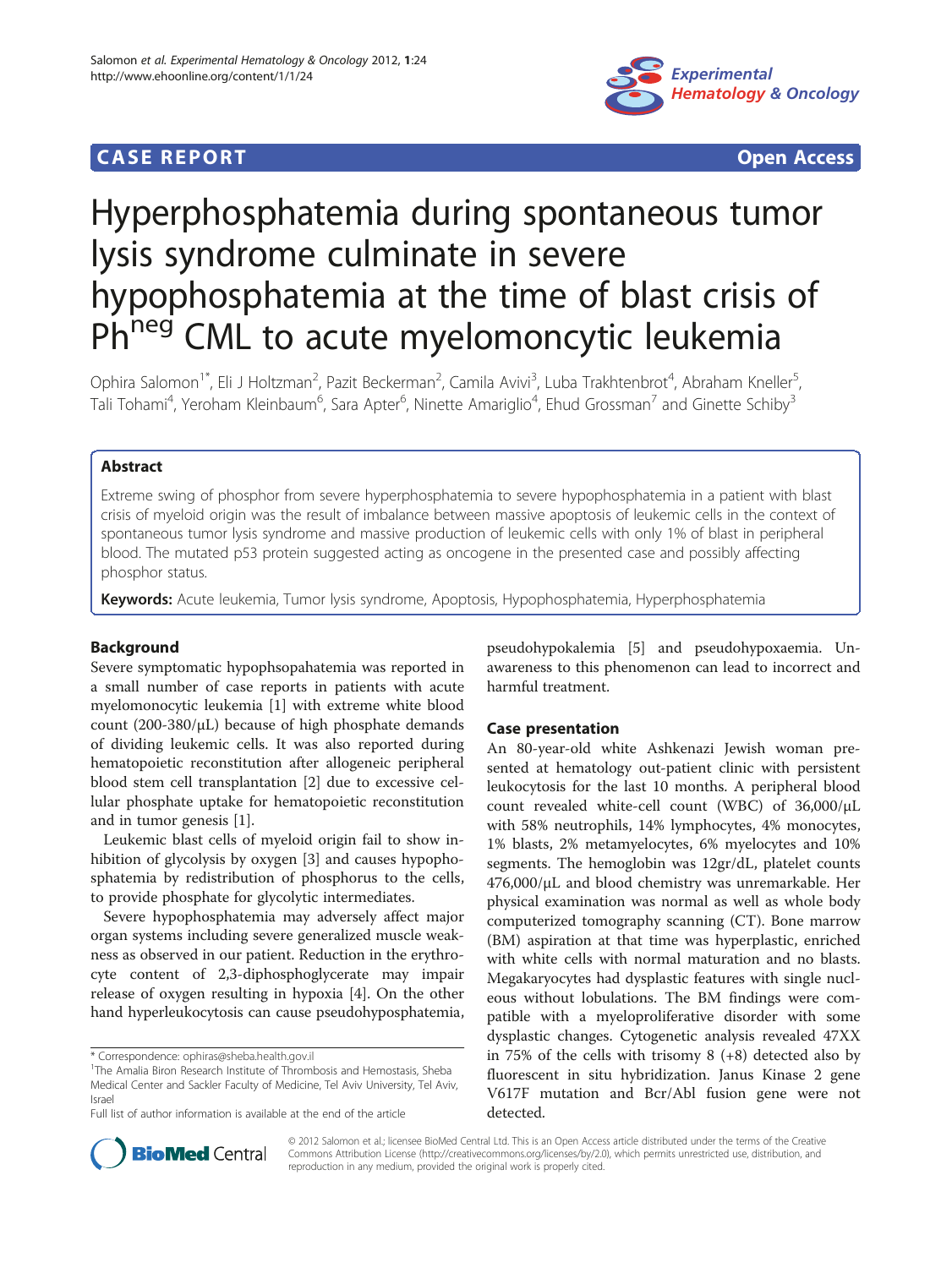<span id="page-1-0"></span>At that point, the patient's diagnosis was Philadelphia negative (Ph neg) chronic myelogenous leukemia (CML) with+8. Of note that Bcr/Abl negative CML is clinically distinct from Bcr/Abl positive CML, myelodysplastic syndrome and chronic myelomonocytic leukemia [\[6](#page-4-0)] and usually, is associated with poor prognosis [\[7](#page-4-0),[8](#page-4-0)]. One could argue whether atypical CML, Bcr/Abl negative according to WHO classification could represent chronic neutrophilic leukemia as in the presented case.

A year and a half after diagnosis of Ph<sup>neg</sup> CML was established, the patient complained of persistent discomfort and pain in the upper left abdomen lasting three days without fever. Laboratory work-up showed creatinine of 1.9 mg/dL, uric acid 13.5 mg/dL, phosphor 5.9 mg/dL, potassium 4.8 meq/L and LDH 403 IU/L. White blood cell were 38,000/ μL with 76% neutrophils, 7% lymphocytes, 17% monocytes , 1% blasts, 4% metamyelocytes, 10% myelocytes and 9% segments. The hemoglobin was 10 gr/dL and platelet count was 243 k/ μL. Abdominal ultrasound (US) Doppler revealed splenomegaly with several peripheral hypoechogenic areas compatible with spleen infarcts (Figure 1a). Also, a small calculus in lower calices of left kidney was noted. Abdominal CT scan demonstrated few peripheral hypodense areas compatible with spleen infarcts (Figure 1b). No enlargement of retroperitoneal lymph nodes or bulky mass was observed.

A month earlier, the patient went through colonoscopy and a villous adenoma polyp was found. Urianalysis of sediment revealed amorphous urates and 30 erythrocytes/ high-power field (HPF).

A rise in creatinine at the time of presentation from 0.65 to 1.9 mg/dL, uric acid up to 13.5 mg/dL, phosphate up to 5.9 with calcium 9.6 mg/dL, LDH 403 IU/L and alkaline phosphatase 57 IU/L support a diagnosis of acute urate nephropathy. The latter is the outcome of precipitation of uric acid in distal tubules and collecting ducts because of increased filtered load of urate due to excessive production of purines as occurs in tumor lysis syndrome (TLS) [\[9](#page-4-0)]. TLS can occur spontaneously [\[10](#page-4-0)], but it is commonly seen following the initiation of anticancer treatment [\[9](#page-4-0)]. It occurs in both hematological malignancies and in solid tumors, which harbor high proliferative rates and tumor burden.

The patient's creatinine continued to rise, and the phosphor reached a value of 9.6 mg/dL. At that point the patient was started on hemodialysis and received 5 treatments, before further deterioration occurred. The patient was also treated with aluminum hydroxide (950 mg tid).

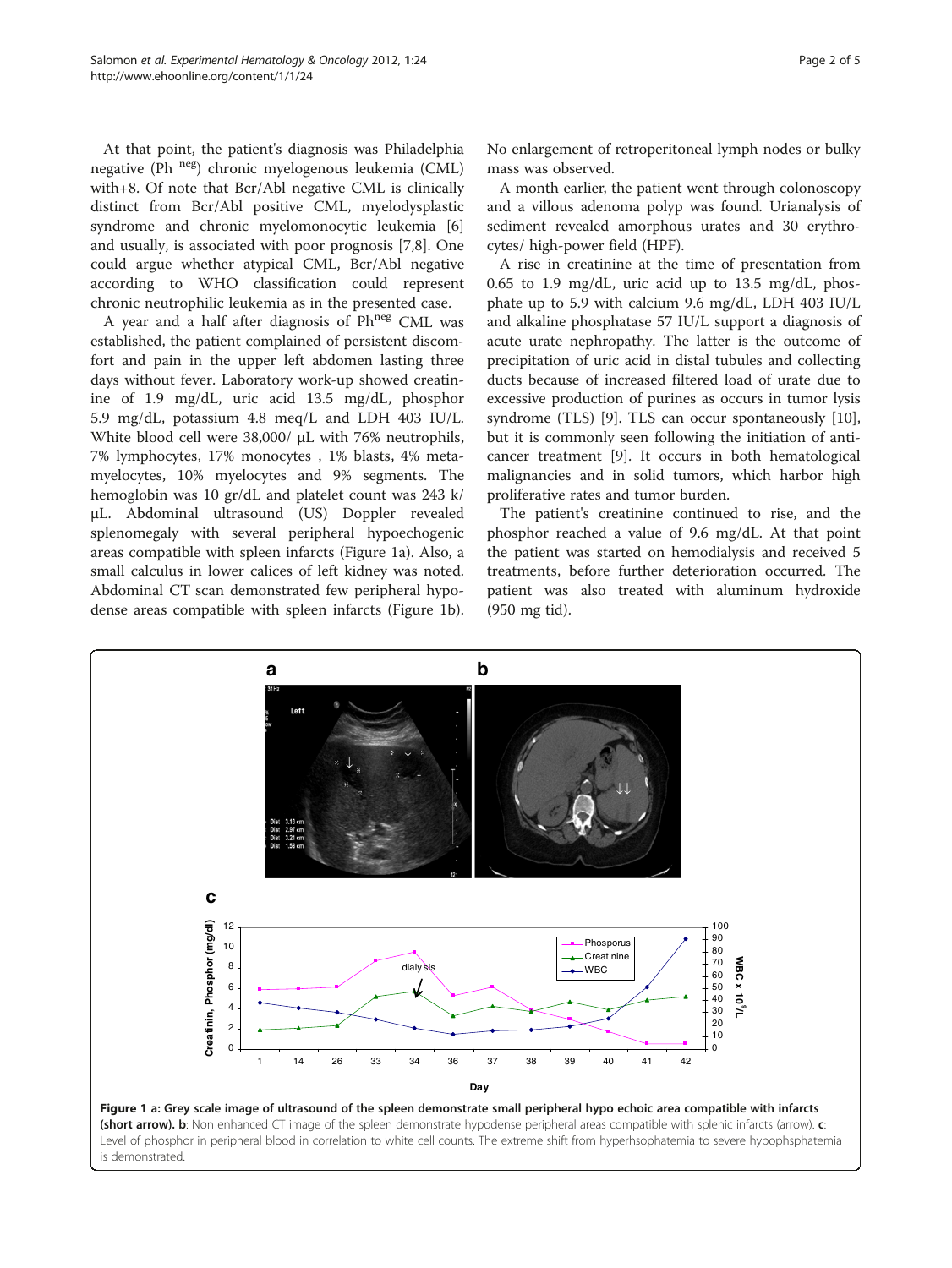<span id="page-2-0"></span>She had hyperuricemia and severe hyperphosphatemia when neither chemotherapy nor biological agents or steroids were administered. Furthermore, there was no evidence of a bulky disease. Patient's counts remained stable. Although the patient's ultrasound study revealed a kidney stone, there was no evidence of any ureteral obstruction to explain the onset of renal failure. The use of oral sodium phosphate solution preparations for bowel preparation before colonoscopy could cause acute renal failure because of high phosphorus content that potentially can cause chronic kidney damage [\[11\]](#page-4-0) but she was not treated with phosphate based preparations and the hyperphosphatemia developed a month after the procedure. One should also consider renal infarcts in the differential diagnosis of the patient's renal failure taking also into account the assumption of spleen infarcts by US and CT scan. However kidney infarcts were ruled out using dynamic and static kidney scintigraphy with Tc-99 M-DTPA. Doppler US of renal arteries ruled out other renal arterial pathology.

At this point, monocytosis in peripheral blood counts became significant and anemia was evident. Histopathology of the BM showed hypercellularity with sheets of immature-looking cells comprising at least 90% of the BM spaces. The red cell line and the megakaryocytes were inconspicuous. Extensive apoptosis of the cells with phagocytosis and a "starry sky" appearance, reminding Burkitt'slike lymphoma was a prominent feature (Figure 2, a+b). On immunostains, the immature-looking cells were positive for myeloperoxidase and negative for CD20, CD3,

CD10, BCL6, BCL1, Tdt and CD34. The CD68 indicated the presence of numerous histiocytes, but the immaturelooking cells were negative. Immunophenotyping of BM disclosed 21% blasts in the blast gate with features of myeloblast/monoblast (HLADR, CD14, CD33, and CD64). None of the cells were CD34 positive. According to the morphological and phenotypical features the diagnosis of myelomonoblastic leukemia was made. The patient was treated with hydroxyurea for 5 days only until further deterioration occurred.

Constitutional activation of the MYC proto-oncogene resulting from a t(8;14) has been demonstrated in approximately 80% of patients with Burkitt lymphoma, but only in two cases with acute myeloid leukemia (AML) [[12\]](#page-4-0). Search for  $t(8;14)/cMyc$  was negative albeit the histology appearance of "starry sky". Interestingly +8 which is among the commonest genetic aberrations (70%) seen in AML [\[13](#page-4-0)] declined from 90% to 24% suggesting the emergence of a different clone at the time of transformation into acute leukemia.

The acute myelomonocytic leukemia that developed in our patient might explain the relative hypokalemia in spite of tumor lysis and renal failure. Hypokalemia is known to develop in patients with acute monoblastic leukemia and significantly correlates with hyperleukocytosis , increased blood and urine lysozyme. The lack of hyperkalemia initially raised questions regarding the diagnosis of TLS and prompted the aforementioned investigation for other etiologies of renal failure.



Figure 2 a. The white areas represent extreme apoptosis of the leukemic cells, up to disintegration of the tissue (short arrows). Right to these areas (arrow), viable and proliferating leukemic cells are present (H&E, 20x10). **b**. Higher magnification of viable and proliferating leukemic cells. Mitotic figures are indicated by arrows (H&E, 60x10). c. Normal bone marrow as negative control (p53 phosphor-specific antibody immunostain, 60x10). d. Bone marrow with AML as negative control (p53 phosphor-specific antibody immunostain, 60x10). e. The apoptotic and disintegrated areas, indicated by arrows, are negative (p53 phosphor-specific antibody immunostain, 60x10). f. The viable and proliferating areas are positive. See arrows (p53 phosphor-specific antibody immunostain, 60x10).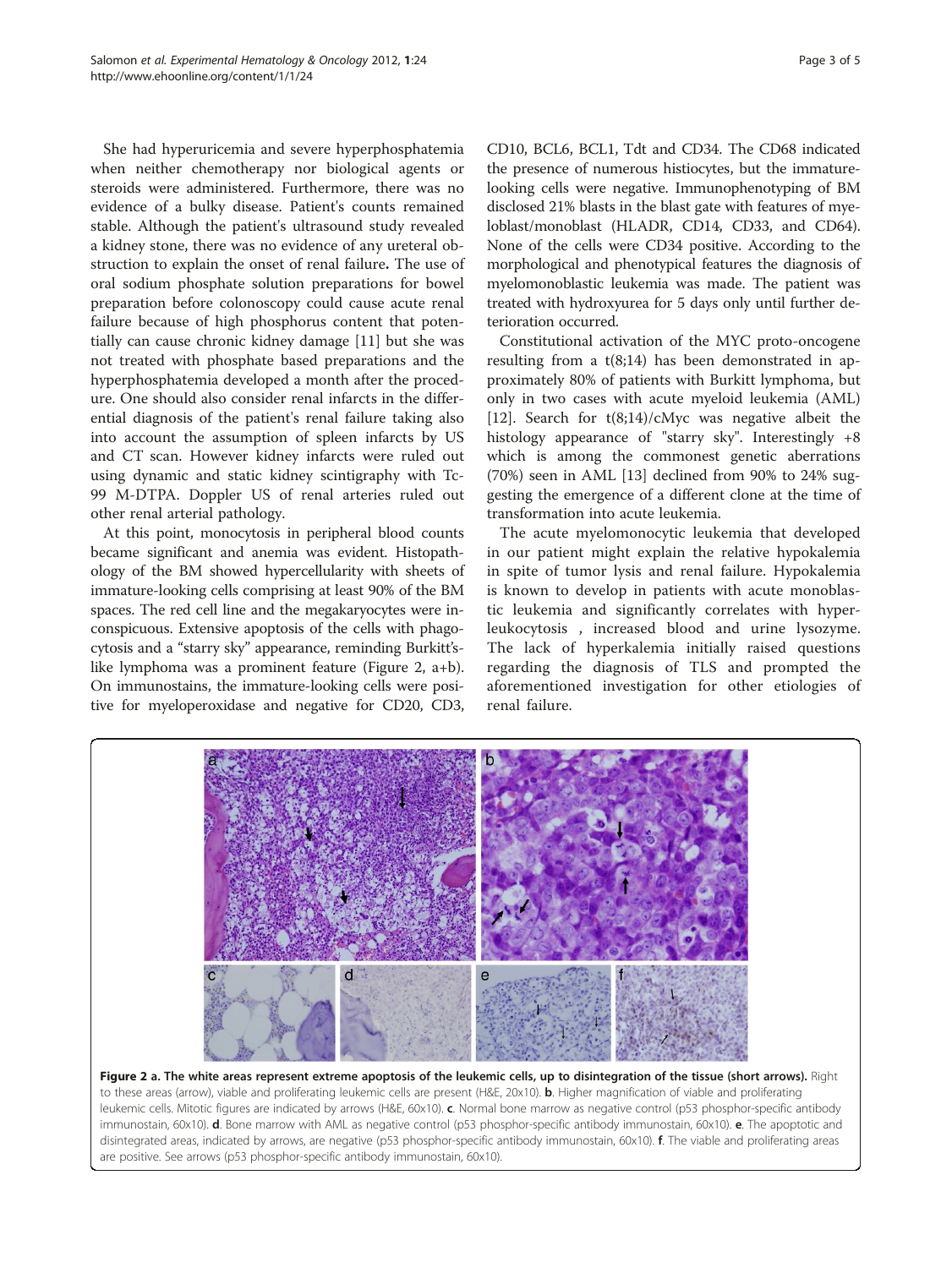<span id="page-3-0"></span>In a three week period the patient developed weakness and fatigue which led to diagnosis of severe hypophosphatemia <0.5 mg% (Figure [1c](#page-1-0)) while potassium remained in normal level despite the presence of progressive renal failure. Other test results revealed: serum calcium between 10.6-11.2 mg%, venous pH 7.38, venous lactate levels mostly within normal limits except for one elevated measurement of 30 mg% (N 6-18 mg%). Aluminum hydroxide was stopped and the patient was treated with IV KPO4 with no significant improvement.

Several potential causes that could contribute to hypophosphatemia in our patient were ruled out, such as nutritional causes, antacids ingestion, sepsis or diabetic ketoacidosis. Urine output was low, and parathyroid hormone and 1,25(OH)2 dihydroxyvitamin D levels were within normal limits, thereby excluding overt hyperparathyroidism and oncogenic hypophosphatemic osteomalacia even though, urine phosphor levels were not measured.

In addition the patient was also never treated with chemotherapeutic agents beside hydroxyurea or thyrosine kinase inhibitor such as imatinib, known to cause mild hypophosphatemia (around 2 mg%), possibly through inhibition of bone turnover, which in turn, triggered a secondary hyperparathyroidism in an attempt to maintain calcium homeostasis [\[14\]](#page-4-0). Another suggested mechanism is depletion of intracellular phosphate in renal tubular cells, potentially interfering with reabsorption of urinary phosphate [\[15](#page-4-0)].

In our patient the shift of phosphor from severe hyperphosphatemia of 9.6 mg/dL to <0.5 mg/dL phosphor six days later even when WBC counts solely tripled in number (Figure [1c](#page-1-0)) and analysis of blood phosphor was done immediately in a patient with end stage renal failure was the warning sign of the arrival of fulminant and aggressive leukemia without more than 1% of blasts of peripheral WBC at that time of demise.

The presence of massive apoptosis was noted aside to tumor genesis in the patient's BM (Figure [2\)](#page-2-0) and it is conceivable that the phosphor that is released during apoptosis is reuptaken by cells for tumor genesis, explaining the extreme change in phosphor level up to severe hypophosphatemia in our patient. Therefore, we determined to assess whether the missing phosphor could be seen in patient's BM specimen. Although there is no technique quantifying free phosphor but in serum, we tried to asses intracellular phosphor content via immunohistochemical stain. We chose p53 phosphorspecific antibody (clone EP42Y, Burlingame, California) due to the fact that in the presence of wild P53 protein, tumor cells will usually go into apoptosis in contrast to mutated P53 protein where it can act as oncogene thus promoting tumor genesis [\[16\]](#page-4-0). The unmutated p53 protein, when phosphorylated on serine-46 site (pS46),

becomes a stabilized and activated proapoptotic protein, induced by DNA-damage. But the p53 phosphor-specific antibody that we used stained negative in apoptotic cells and positive in part of the viable proliferating blasts suggesting that the P53 was mutated (Figure [2](#page-2-0)).

### Conclusions

The presented case demonstrates the extreme shift from severe hyperphsosphatemia to severe hypophosphatemia during blast crisis of a patient with Ph<sup>neg</sup> CML. Hyperphosphatemia was due to massive apoptosis of leukemic cells in the context of TLS and then inverted to severe hypophosphatemia despite end stage renal failure when tumor genesis prevailed and resulted in the patient's death with peripheral WBC of 132,000 /uL, of those only 1% were blasts. Since neither the occurrence nor the severity of this hyper-hypophosphatemic shift can be predicted from the patient's baseline disease, and therefore cannot be treated ahead of time, it is very important to be aware of this possible complication, carefully followup serum phosphor and provide immediate treatment when even mild changed occur.

# Consent

Institutional Helsinki approval, no. 9829-12-SMC.

#### Competing interests

The authors declare that they have no competing interest.

#### Authors' contributions

OS – designed and wrote the manuscript. EH – treated patients, designed and wrote the manuscript. PB – was involved in writing the manuscript. CA – performed the immunohistochemical stains of all pathology sections. LT – performed the FISH analysis. AK – treated the patients and analyzed the results. TT – performed the PCR work. YK – performed the ultrasound study and analyzed the results. SA – performed the CT scan and analyzed the results. NA – involved in PCR and FISH tests and analysed the results. EG designed the study, participated in the sequence alignment and in writing the manuscript. RS – performed all pathology sections, analysed the data and was involved in writing the manuscript. All authors read and approved the final manuscript.

#### Author details

<sup>1</sup>The Amalia Biron Research Institute of Thrombosis and Hemostasis, Sheba Medical Center and Sackler Faculty of Medicine, Tel Aviv University, Tel Aviv, Israel. <sup>2</sup>Institute of Nephrology and Hypertension, Sheba Medical Center and Sackler Faculty of Medicine, Tel Aviv University, Tel Aviv, Israel. <sup>3</sup>Department of Pathology, Sheba Medical Center and Sackler Faculty of Medicine, Tel Aviv University, Tel Aviv, Israel. <sup>4</sup> Hematology Laboratory, Sheba Medical Center and Sackler Faculty of Medicine, Tel Aviv University, Tel Aviv, Israel. <sup>5</sup>Institute of Hematology, Sheba Medical Center and Sackler Faculty of Medicine, Tel Aviv University, Tel Aviv, Israel. <sup>6</sup>Department of Diagnostic Imaging, Sheba Medical Center and Sackler Faculty of Medicine, Tel Aviv University, Tel Aviv, Israel. <sup>7</sup>Department of Internal Medicine D, Sheba Medical Center and Sackler Faculty of Medicine Tel Aviv University, Tel Aviv, Israel.

#### Received: 30 May 2012 Accepted: 30 July 2012 Published: 29 August 2012

#### References

1. Milionis H, Pritsivelis N, Elisaf M: Marked hypophosphatemia in a patient with acute leukemia. Nephron 1999, 83:173.